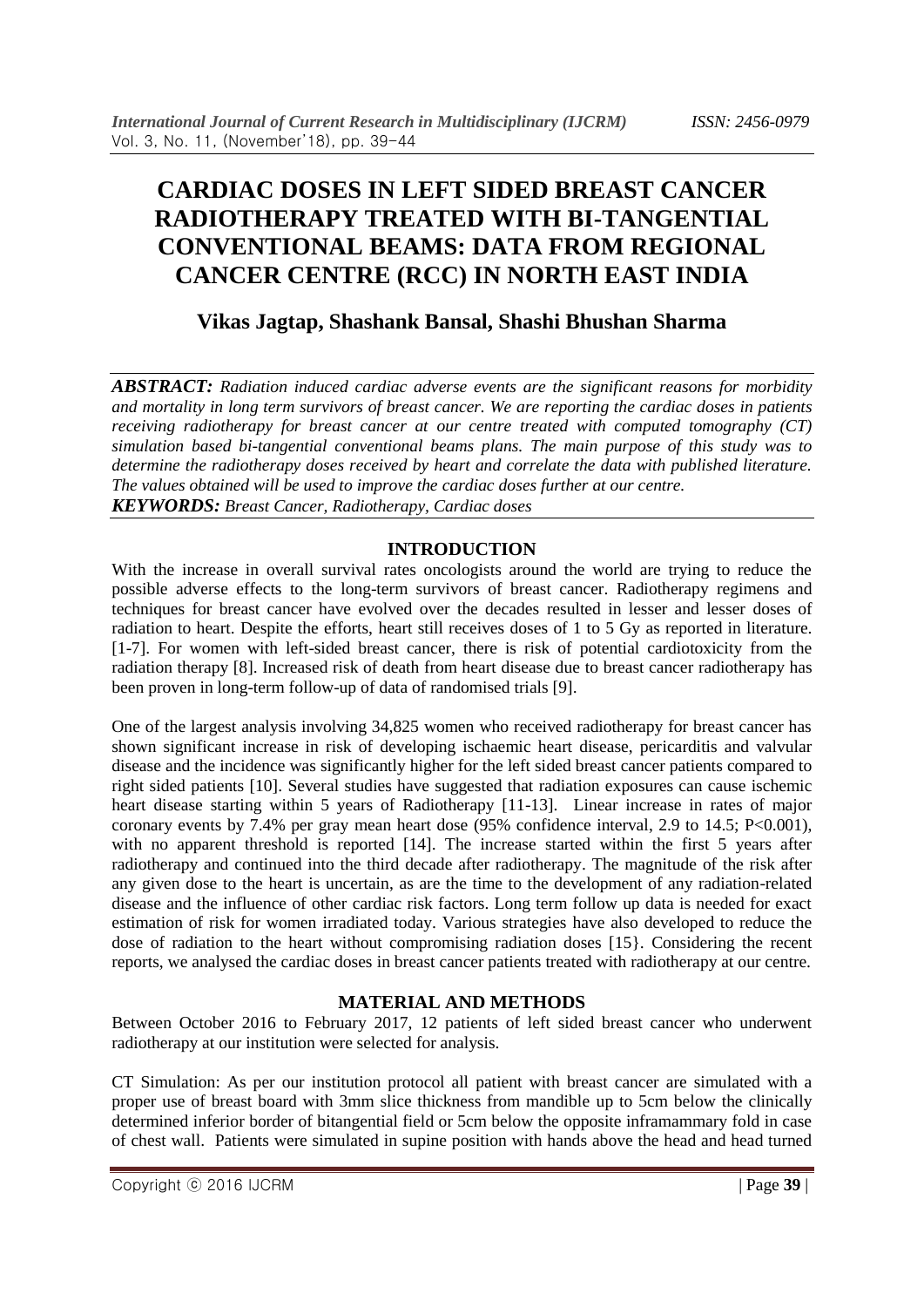to opposite side. For the delineation of PTV (Planning Target Volume) metallic wires were kept around the clinically palpable breast tissue (Figure 1). For chest wall tumors, the metallic wires were kept at the clinical field borders of bitangential beams i.e superior, inferior, medial and lateral which will be adequately covering the PTV as per the treating clinician's discretion.

Treatment Planning: The CT simulation images were transferred to CMS XIO planning system (version 4.80). Planning Target Volumes (PTV) and Heart was contoured as per the guideline described by RTOG breast cancer atlas [16] and Mary Feng et al. [17] respectively. During treatment planning, the main aim was to cover 95% of the target volume with 95 % of the prescribed dose for the breast or chest wall. The lead markers kept at the clinical medial and lateral field border was taken as the initial reference for starting the planning. The metallic wires kept at clinical superior and inferior field border at the time of CT simulation were taken as reference for the respective field borders in bitangential beams. For patients with intact breast approximately 1.5-2 cm margins were given to the metallic wire (kept around breast tissue during CT simulation) encompassing breast tissue for adequate coverage with bitangential portals. Bi-tangential Beam arrangements plans with single isocentric beam technique with or without use of wedges to achieve the adequate PTV coverage were generated. All patients were planned with 6MV photons with (Clarkson dose calculation Algorithm) by medical physicist using CMS Xio 4.80 Treatment Planning System (TPS). All treatment plans were modified based on patient's breast and chest wall shape and tumor factors (tumor quadrant location) and approved by a treating radiation oncologist prior to treatment. The prescribed dose was 40.05 Gy in 15 fractions (2.67Gy/#) for all the patients. Dose-volume histograms (DVH) were computed and analyzed. Values like PTV coverage, Mean heart dose and maximum hot spot for PTV were recorded for dosimetric analysis with the help of Dose Volume Histogram (DVH) from planning system i.e. CMS XIO version 4.80. All the patients were treated on Elekta (Synergy) Machine with 6MV photons.

#### **RESULTS**

Out of 12 patients 4 were breast conservation procedures and 8 were post mastectomy cases. Final accepted PTV coverage and doses received by Heart are as shown in table 1. The average mean heart dose was 3.59 Gy (Range 0.66 - 8.7). Only two patients had mean heart dose beyond 5Gy. The mean PTV coverage was 94.78% (Range 91.85-98.78). The mean hot spot was 112.74% (Range 109.41- 122.42). None of our patient has history of cardiovascular co-morbidity

#### **DISCUSSION**

This is the first reported data of cardiac doses in breast cancer patients from North East India. Cardiac irradiation can result in significant pathologic damage to the heart as manifested by microcirculatory damage leading to ischemia, fibrosis, diffuse myocardial interstitial fibrosis, pericarditis, pericardial effusion, fibrous thickening of pericardium, valvular fibrosis, and accelerated atherosclerosis.

Our overall average radiation mean heart dose was 3.59 Gy and similar values are reported in published literature [7,18]. In woman with no preexisting cardiac risk factors, a mean heart dose of 3 Gy would increase risk of death from ischemic heart disease before the age of 80 years from 1.9% to 2.4% (i.e., an absolute increase of about 0.5 percentage points) and all our patients were below 65 years of age.

In our study although mean heart doses are well below 5Gy and only one patient has mean heart dose of 8.7Gy. The reason for this was heart lying near thoracic cage and the other important reason was medial quadrant tumor location with extension of surgical scar up to midline. The medial tangential field border was taken across midline to address this issue (Figure 2). For the left sided breast cancer patients, the mean heart doses vary and the published literature shows wide variation. But it should also be noted that the variation in the cardiac doses is mostly dependent on the distance of heart to the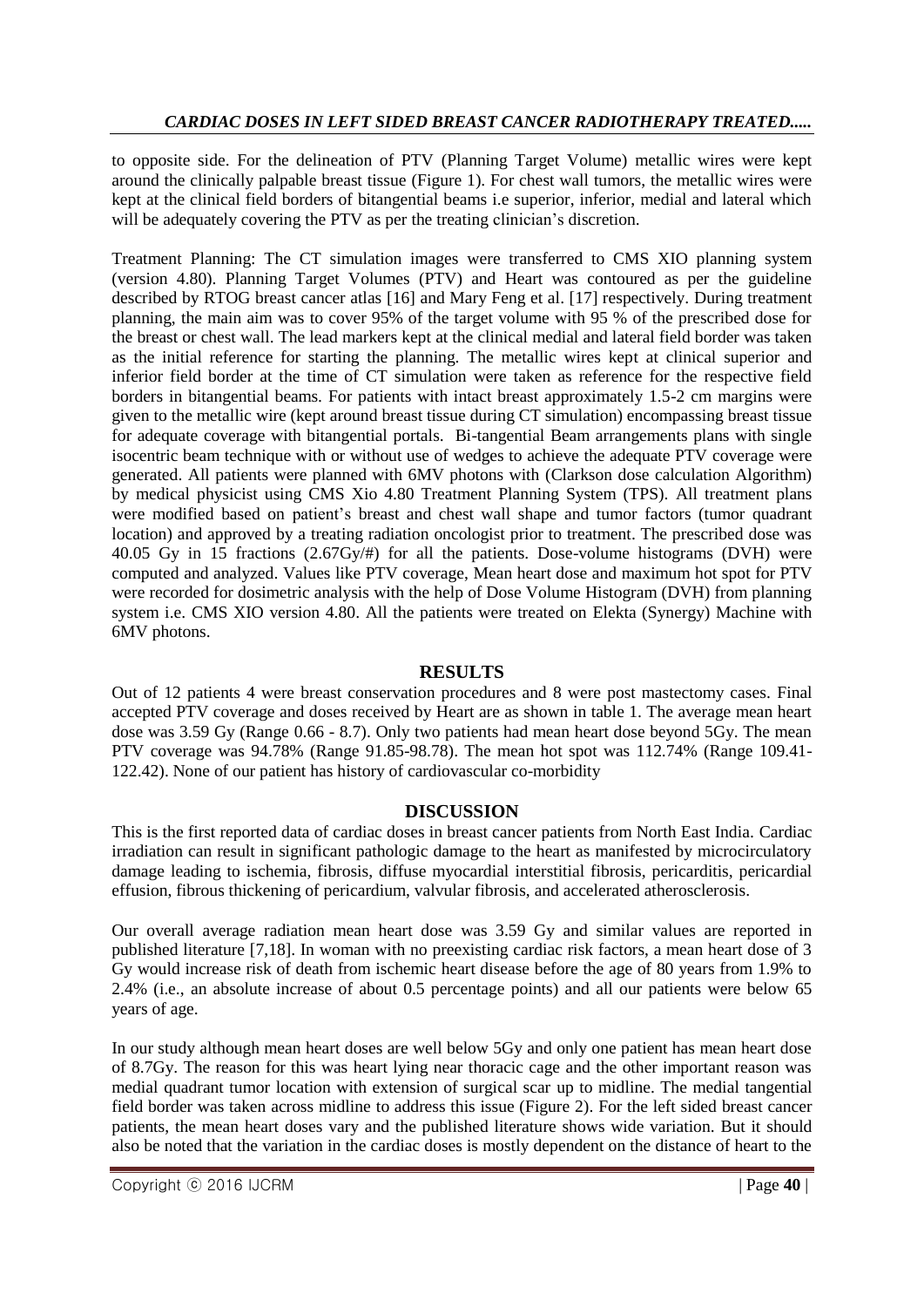thoracic wall and it also depends on the irregular shape of chest wall after surgery. Because of unique shape of breast and chest wall and its proximity to underlying organs like heart and lung, some portion of these organs gets included in the tangential portals to achieve adequate target coverage. The individual anatomical variation in shape of the thoracic cage and the need for internal mammary node irradiation might affect the cardiac doses substantially. Deep Inspiratory Breath Hold (DIBH) technique described by some authors [19] will help to reduce cardiac doses in such cases. The pushing of heart away from the thoracic cage will reduce cardiac doses in some of our cases (Figure 3). Due to lack of DIBH facility at our center we couldn't give benefit of this technique to our patients.

We accepted the PTV coverage of more than 90% in some patients as adequate and the reason being the irregular shape of target and undue hot spots in bitangential beam plans (Table1). Also we have beam data for 6MV only at our center and use of high energy photons beam like 10-15MV might benefit in some patients with large separation between medial and lateral body edges (Figure 1).

We have used Hypofractionation (40Gy in 15 fractions) schedule for our patients which has become a standard of care. Apprehension was raised by few clinicians regarding the cardiac adverse events in these group of patients as majority of trials have provided data on cardiac toxicity for conventionally fractionated RT. Hypofractionation with fraction sizes >2 Gy was introduced to lessen the burden of treatment, for convenience of patients, and moreover to have efficient use of resources. The 10 years follow up data of two hypofractionation trials (START A & START B) from United Kingdom has shown incidence of cardiac complications less than 1% for left sided irradiation [20]. Although we need to follow up our patients over a period to get results on cardiac complications.

#### **CONCLUSION**

Mean heart doses reported in our data are comparable with published data. Appropriate techniques of breast radiotherapy should be used whenever possible to reduce the cardiac doses. Documentation of cardiac dose and dose-response relationships and their variations with different radiotherapy techniques and dose fractionation regimens should be rigorously followed in conjunction with longterm follow-up data.

#### **REFERENCES**

- [1] Schubert LK, Gondi V, Sengbusch E, et al. Dosimetric comparison of left-sided whole breast irradiation with 3DCRT, forward-planned IMRT, inverse-planned IMRT, helical tomotherapy, and topotherapy. Radiother Oncol 2011;100:241-6.
- [2] Jagsi R, Moran J, Marsh R, Masi K, Griffith KA, Pierce LJ. Evaluation of four techniques using intensity-modulated radiation therapy for comprehensive locoregional irradiation of breast cancer. Int J Radiat Oncol Biol Phys 2010;78:1594-603.
- [3] Lohr F, El-Haddad M, Dobler B, et al. Potential effect of robust and simple IMRT approach for leftsided breast cancer on cardiac mortality. Int J Radiat Oncol Biol Phys 2009;74:73-80.
- [4] Ares C, Khan S, MacArtain AM, et al. Postoperative proton radiotherapy for localized and locoregional breast cancer: potential for clinically relevant improvements? Int J Radiat Oncol Biol Phys 2010; 76:685-97.
- [5] Gulybán A, Kovacs P, Sebestyen Z, et al. Multisegmented tangential breast fields: a rational way to treat breast cancer. Strahlenther Onkol 2008;184:262-9.
- [6] Aznar MC, Korreman S-S, Pedersen AN, Persson GF, Josipovic M, Specht L. Evaluation of dose to cardiac structures during breast irradiation. Br J Radiol 2011;84:743-6.
- [7] Taylor CW, Povall JM, McGale P, et al. Cardiac dose from tangential breast cancer radiotherapy in the year 2006. Int J Radiat Oncol Biol Phys 2008;72:501-7.
- [8] Fisher B, Anderson S, Bryant J, Margolese RG, Deutsch M, Fisher ER, et al. Twenty-year follow-up of a randomized trial comparing total mastectomy, lumpectomy and lumpectomy plus irradiation for the treatment of invasive breast cancer. New Engl J Med (2002) 347(16):1233–41.doi:10.1056/ NEJMoa022152.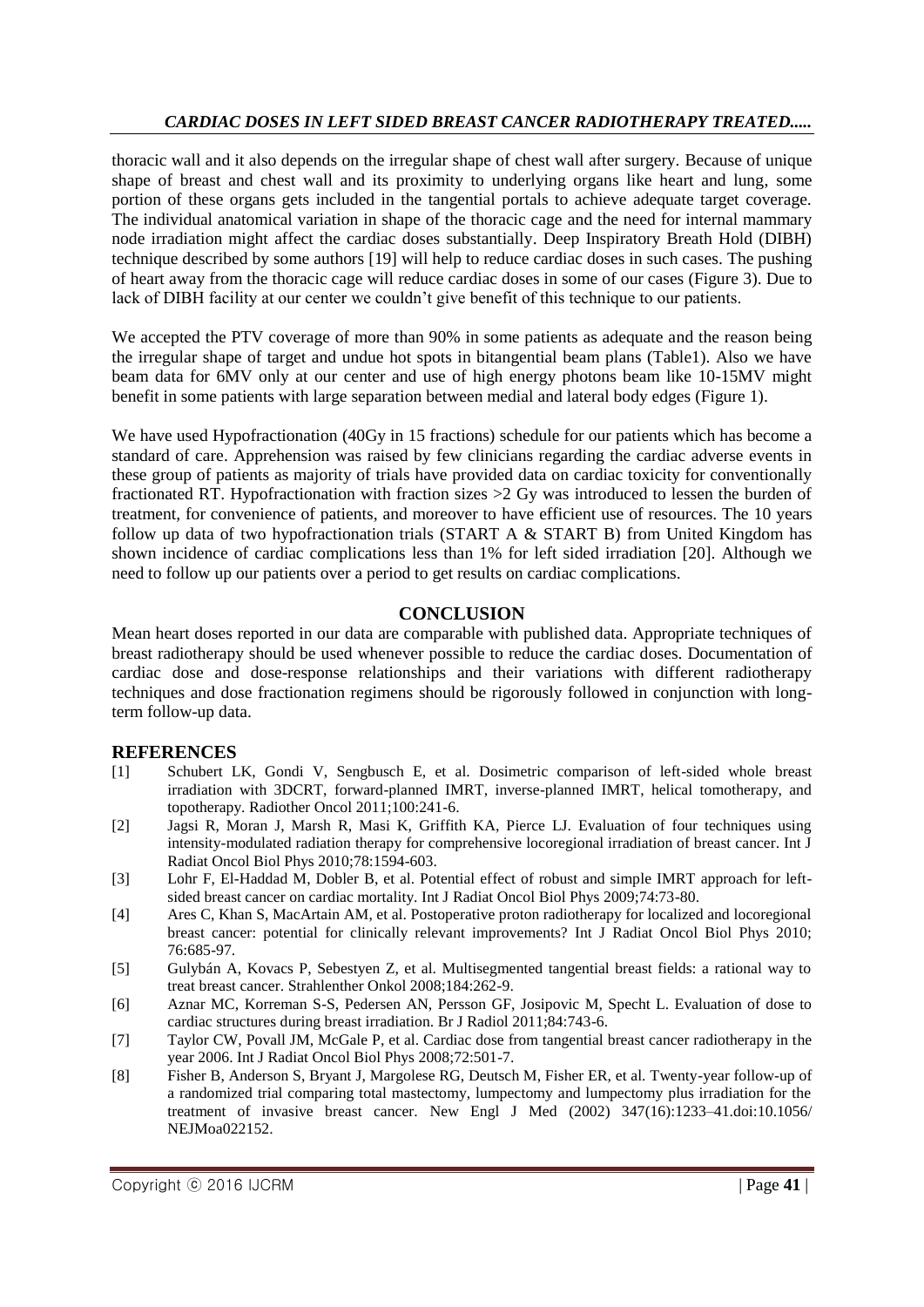- [9] Early Breast Cancer Trialists' Collaborative Group. Effects of chemotherapy and hormonal therapy for early breast cancer on recurrence and 15-year survival: an overview of the randomised trials. Lancet 2005;365:1687–717.
- [10] McGale P, Darby SC, Hall P, Adolfsson J, Bengtsson N, Bennet AM, et al. Incidence of heart disease in 35,000 women treated with radiotherapy for breast cancer in Denmark and Sweden. Radiother Oncol (2011) 100(2):167–75. doi:10.1016/j.radonc.2011.06.016.
- [11] Carr ZA, Land CE, Kleinerman RA, et al. Coronary heart disease after radiotherapy for peptic ulcer disease. Int J Radiat Oncol Biol Phys 2005;61:842-50.
- [12] Shimizu Y, Kodama K, Nishi N, et al. Radiation exposure and circulatory disease risk: Hiroshima and Nagasaki atomic bomb survivor data, 1950-2003. BMJ 2010;340:b5349.
- [13] Azizova TV, Muirhead CR, Druzhinina MB, et al. Cardiovascular diseases in the cohort of workers first employed at Mayak PA in 1948–1958. Radiat Res 2010; 174:155-68.
- [14] Darby SC, Ewertz M, McGale P, Bennet AM, Blom-Goldman U, Bronnum D, et al. Risk of ischemic heart disease in women after radiotherapy for breast cancer. N EnglJMed (2013) 368(11):987– 98.doi:10.1056/NEJMoa1209825.
- [15] Robert E. Beck, Leonard Kim, Ning J.Yue, Bruce G. Haffty, et al. Treatment techniques to reduce cardiac irradiation for breast cancer patients treated with breast-conserving surgery and radiation therapy: a review. November 2014 | Volume 4 | Article 327 ,doi: 10.3389/fonc.2014.00327.
- [16] RTOG; <https://www.rtog.org/CoreLab/ContouringAtlases/BreastCancerAtlas.aspx>
- [17] Mary Feng, M.D, Jean M. Moran, Todd Koelling, Aamer Chughtai, et al. Development and validation of a heart atlas to study cardiac exposure to radiation following treatment for breast cancer. Int J Radiat Oncol Biol Phys. 2011 January 1; 79(1): 10–18. doi:10.1016/j.ijrobp.2009.10.058.
- [18] Tomas Rodrigo Merino Lara, Emmanuelle Fleury, Shahram Mashouf , Joelle Helou, et al . Measurement of mean cardiac dose for various breast irradiation techniques and corresponding risk of major cardiovascular event. October 2014 | Volume 4 | Article 284 doi: 10.3389/fonc.2014.00284.
- [19] Swanson T, Grills IS , Ye H , Entwistle A , Teahan M , Letts N, et al . Six-year experience routinely using moderate deep inspiration breath-hold for the reduction of cardiac dose in left-sided breast irradiation for patients with early- stage or locally advanced breast cancer. Am J Clin Oncol (2013) 36(1):24–30. doi:10.1097/COC.0b013e31823fe481.
- [20] Joanne S Haviland, J Roger Owen, John A Dewar, Rajiv K Agrawal et al. The UK Standardisation of Breast Radiotherapy (START) trials of radiotherapy hypofractionation for treatment of early breast cancer: 10-year follow-up results of two randomised controlled trials; Lancet Oncol 2013; 14: 1086– 94.

| <b>Patient Number</b> | <b>PTV</b><br><b>COVERAGE</b><br>$(\%)$ | <b>HOT SPOT</b><br>(% ) | <b>MEAN HEART DOSE</b><br>(Gy) |
|-----------------------|-----------------------------------------|-------------------------|--------------------------------|
|                       | 92.35                                   | 111.2                   | 4.2                            |
| 2                     | 92.1                                    | 114                     | 3.71                           |
| 3                     | 95.54                                   | 115.31                  | 2.41                           |
| 4                     | 96.62                                   | 122.42                  | 4.69                           |
| 5                     | 96.47                                   | 109.6                   | 0.66                           |
| 6                     | 96.38                                   | 111.7                   | 1.52                           |
| 7                     | 92.4                                    | 109.41                  | 5.5                            |
| 8                     | 93.37                                   | 110.76                  | 3.9                            |
| 9                     | 96.16                                   | 110.01                  | 0.74                           |
| 10                    | 98.78                                   | 109.61                  | 3.81                           |
| 11                    | 95.44                                   | 115.28                  | 8.7                            |
| 12                    | 91.85                                   | 113.66                  | 3.32                           |

Table1: Values for Mean Heart Dose, PTV Coverage and Hot spot for all patients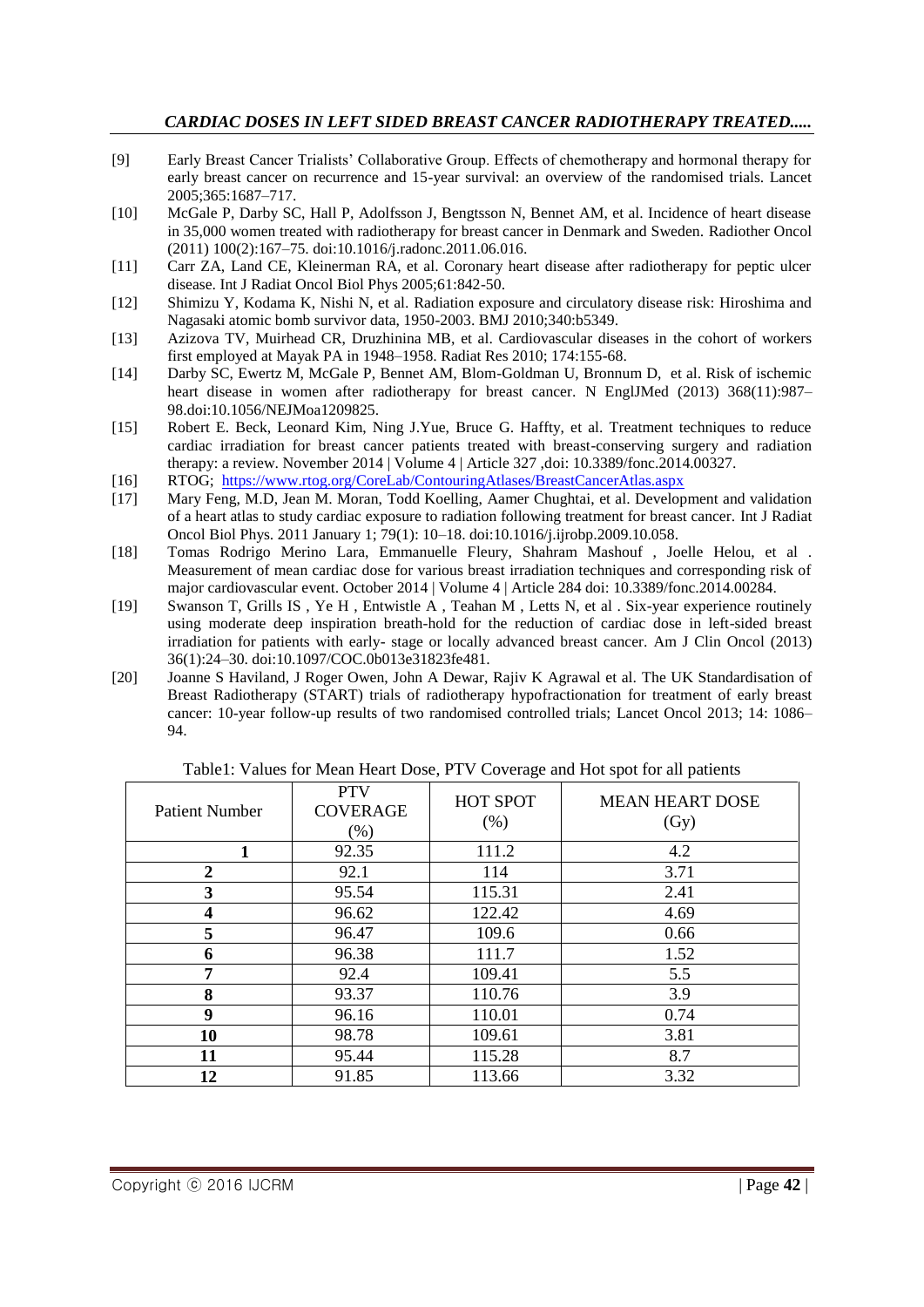

Figure 1. CT Simulation Procedure

Figure 2. Patient with surgical scar extending across mid line